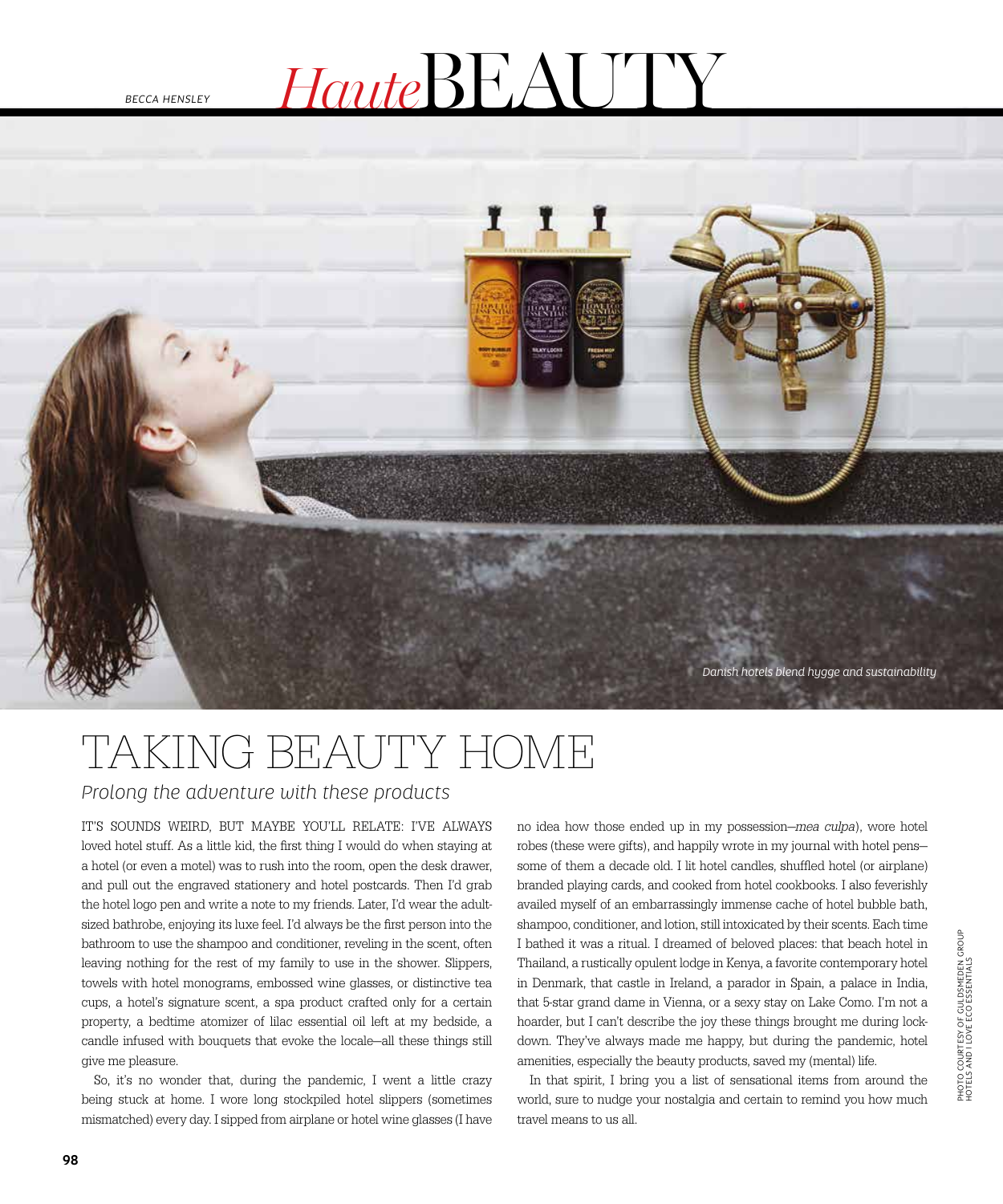### **DENMARK**

Hygge is the Danish word for that perfectly blissful, cozy, convivial atmosphere we all hold dear. No wonder so many Danish hotels take seriously the opportunity to create hygge for us. One to note, from the sustainably-focused Guldsmeden Group Hotel in Copenhagen, manifests the Danish commitment to luxury living with a conscience. Their eco-conscious I Love Eco Essentials match the hotel's passions for a better world with sustainable features, such as bottles made from recyclable plastic. Try the hand cream.

### **UNITED KINGDOM**

Dorchester Collection's 45 Park Lane in the affluent Mayfair neighborhood of London knows how to draw a bath. Their Wellbeing Bath Menu's Slow Down Treatment includes a butler-drawn tub filled with feelgood essences, like ylang ylang and lavender, lit by an aromatic candle. Follow that with the turndown service's gift of lavender spray to achieve peerless slumber. Recreate the 45 Park Lane mood at home with their signature pear and freesia scented candle and scented diffuser set.



*45 Park Lane offers guests an aromatherapy haven*



### **VIRGINIA**

Salamander Resort & Spa in Middleburg, Virginia incorporates local flora and fauna into every treatment. The team at Salamander Spa worked with the local Virginia company Laboratory of Flowers to create a signature scent using local plants and essential oils, including tobacco, vetiver, sandalwood, Virginia cedar, rosewood, and jasmine. This aroma wafts throughout—even among al fresco yoga classes. For self-care, bring the fragrance home as a candle.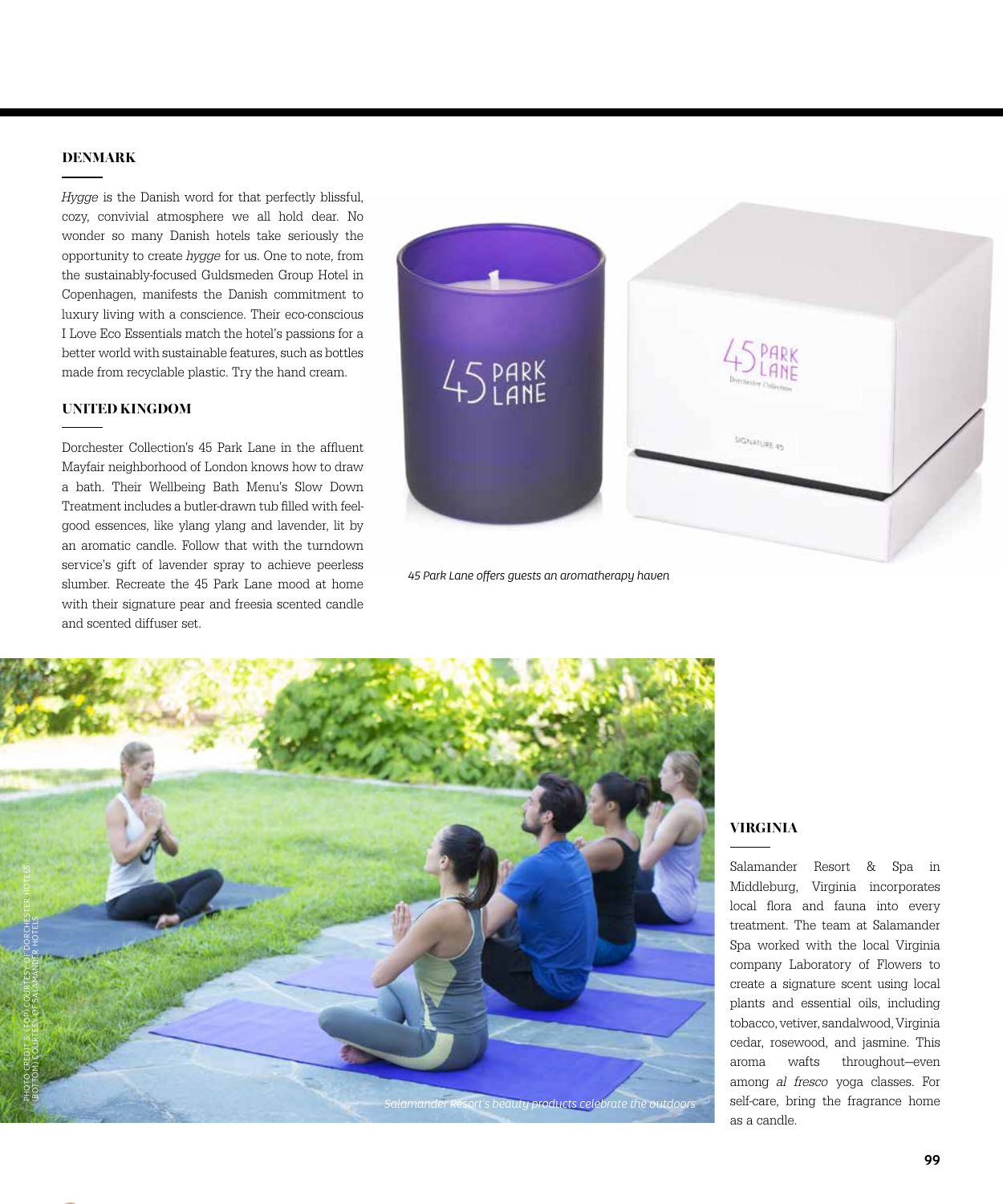### *Haute*BEA



### **MEXICO**

Since 1940, iconic Rancho La Puerta has taken inspiration from the 4,000-acres of private meadows, mountain trails and gardens that encircle it. Mirroring the landscape, the destination spa's signature beauty products, La Puerta Core Essentials, offer a range of 37 products drawn from the locale's healing, holistic history. Beautify with products as diverse as the Lavender & Sage Body Wash, the Herb & Flower Exfoliant or the Pomegranate Enzyme Mask.

### **BHUTAN TO TURKS & CAICOS**

One of the many thrills of staying at any of COMO Hotels and Resorts' 15 elegant hotels worldwide is the knowledge that their distinctive, aromatherapy-focused, essential oilpacked products await you in your suite. Embodying the group's guiding code of meaningful wellness and its philosophy that proposes tranquility, the mesmerizing products can be found at all locations from Bali to Bangkok. They're meant to ground, calm, or energize as desired. Scents such as Invigorate (with eucalyptus and peppermint) and Purify (with citrus and fennel) can also be bought online.